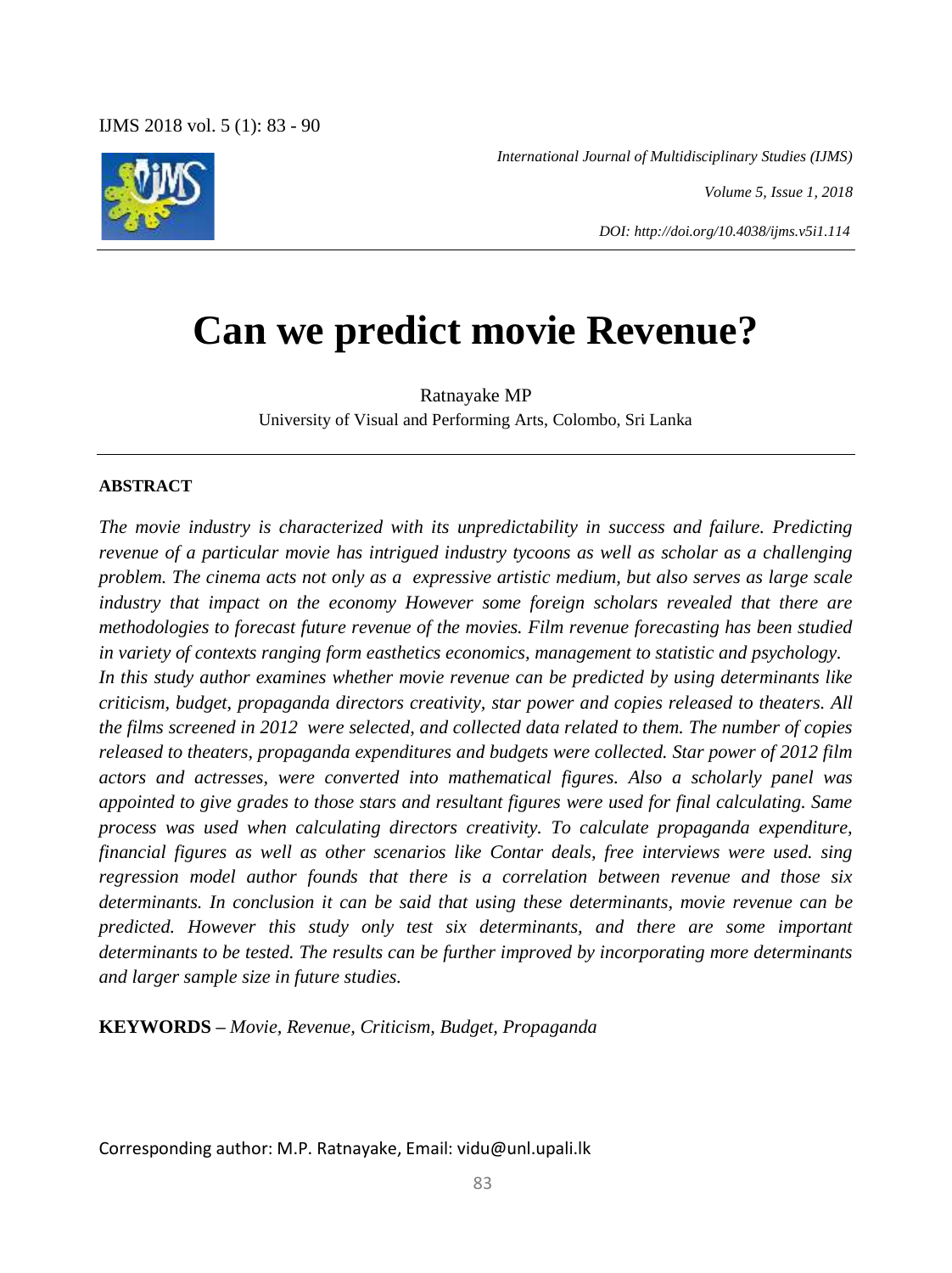# **1. INTRODUCTION**

William Goldman, two time Academy award winner for best screenplay, says that nobody can predict box office success of a movie prior to screening (Goldman, 1983) former President of Motion picture Association of America, claims that , not until the films opens in darkened theater, no one can predict what will happen to its revenue (Valenti, 1978) According to Goldman (1983) forecasts of expected values have zero precision. Goldman, (1983) believes that, movies are creative products and play out their lives on screens in unique ways that no one even the creator cannot predict their outcomes.

Although some argue that it is impossible to predict revenue of a film, there are arguments to the contrary.

Investing in film industry is still considered to be a high risk business for producers distributors and exhibitions. This high risk situation has provoked many scholars to attempt the challenging task of predicting movie revenue. Accurate predicting benefits the entire chain of movie making, from better planning to proper marketing.

However, predicting revenue of a particular movie has intrigued industry tycoons as well as scholars as a challenging problem the cinema not only as a expressive artistic medium, but also serves as a large scale industry that impact on the economy. Film industry comprises the commercial and artistic institutes of film making, ie. film studios, media, production companies directors actors and other film crew.

Movie making is a risky business and while sometimes investment in a blockbuster movie pays off, other times it does not. According to Gunter (2018), discovering the formula to movie success is the Holy Grail of movie producers. Film revenue forecasting has been studied in variety of contexts ranging from aesthetics, economics, management to statistic and psychology.

Modeling movie income has long been of interest to movie makers and marketing scholars, and there are many foreign researches done to cover that realm. The aims of such researches was to identify the predictors of a movies revenue. Some studies have investigated the effect of these predictors on opening weekend's revenue. Others concern about the total revenue.

Up to eleven predictors have been introduced by the researchers. They are as follows. The movies star power (Smith & Smith, 1986 : Sochay 1994) Release date (Litman, 1983; Sharda & Delen, 2006) Film critics (Litman, 1983 ; Elberse & Eliasheberg, 2003) Film's MPAA ratings (Ravid, 1999 ; Walls, 2005) Awards and nominations received by the movie (Litman & Kohl, 1989; Sochay, 1994) No of screen or theaters in which film plays ( Wallace, Seigrman & Holbrook, 1993) Budget (Litman & Kohl 1989, ) The Distributor (Litman , 1983) Whether or not the films is Sequel (Litman & Kohl, 1989) Film's genre (Litman, 1983) Early trailer (Yi,. Ling Eileen and Wen, 2013)

Some studies try to identify the effect of quantitative factors only, others concern about both the quantitative and qualitative aspects. Quantitative factors like budgets and number of copies release to cinema halls are easy to find out. But in the case of qualitative factors it is different. Movies are experience goods and thus movie fans have to rely on quality signals provided by movies themselves. Most probably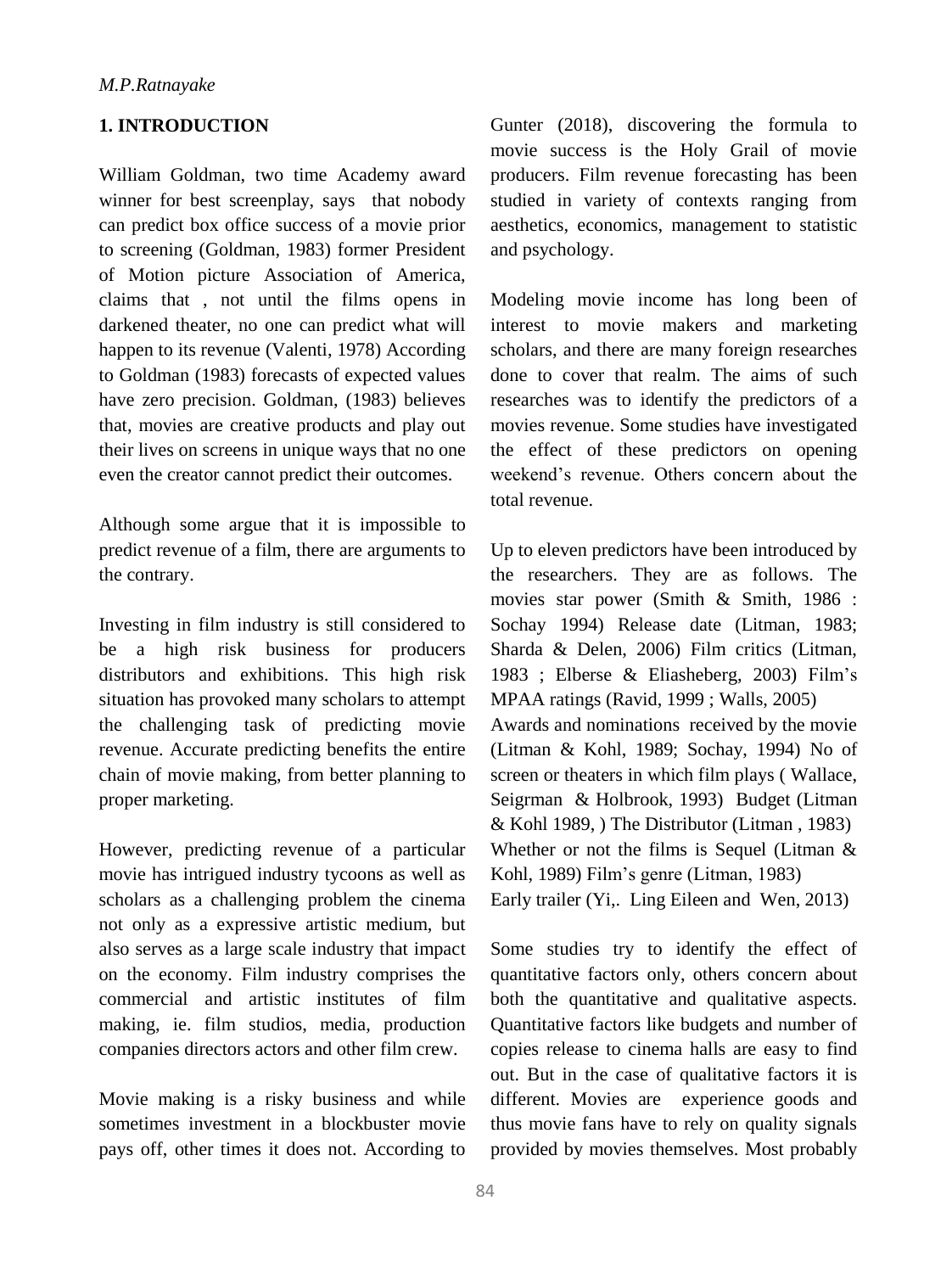these quality signals guide consumer's choices. Quality signals like star power, director's creativity, awards genre, critical reviews attract consumers. Although reviews and awards categorize here comes under the qualitative signals, they can be calculated and categorized as quantitative as well. But the qualitative signals like star power or director creativity is difficult to calculate, some researches evade that difficulties bu using ImDb classification .

In this study we examined the question of predicting movie revenue. Our study focuses on how factors like criticism, budget, propaganda, Director's creativity star power and number of copies released to theaters affect movie revenue. However we found tremendous difficulties in converting qualitative signals to quantitative values as many of Sri Lankan directors and starts do not have ImdB values. Therefore we have to use alternative methods. When giving marks to stars we consider not only the ImdB value but also stars previous records, specially income records and awards or nominations. When deciding director's creativity we follow the same procedure. Here we follows what Elberse (2007) and De Vany and Walls (1999) have done in calculating star power.

## **2. SURVEY OF THE LITERATURE**

Litman (1983) was the first scholar to construct a model to predict the movie revenue. Independent variables of his study were movie genre , cost , MPAA ratings, Star power, Academy awards, release date and Distributor.

Litman and Kohl (1989) replicated and expanded the basic work done by Litman (1983),

Terry, Butler and De Armond(2007), examined the determinants of revenue in the motion picture industry using a sample of 505 films. Regression results of De Armond indicated that primary determinants of box office revenue are Awards , sequels, critic reviews, MPAA ratings , cost and release exposure. The study concluded that ten present increase in critical approval earns extra seven million dollars and academy award nomination earns six million dollars.

The results of the study of Elberse (2007) strongly indicated that stars impact revenue and that some stars contributed more to revenue than others. Smith and Smith (1986), suggested that power of award impact on revenue.

Eliasberg and Sawhney (1994), have created a model of movie going experience to predict moviegoer's enjoyment level before watching movie. But this model was constructed and tested only in laboratory.

Austin (1983) studied the impact of MPAA ratings on movie revenue and concluded that there is no correlation between these two variables. Simonoff and Sparrow (2000), concluded that box office performance of movies can be predicted with some accuracy using available information. Sharda and Delen (2006), introduced new neural network model to predict box office success.

Higher movie ratings for frightening scenes and scary music were related to much enhanced box office performance. Cerridwen and Simonton (2009), sampled 914 movies that released form from 2001 to 2005 in North America. They analyzed, how movie ingredients like including sex, frightening scene and scary music impact revenue. Study of Cerridwen and Simonton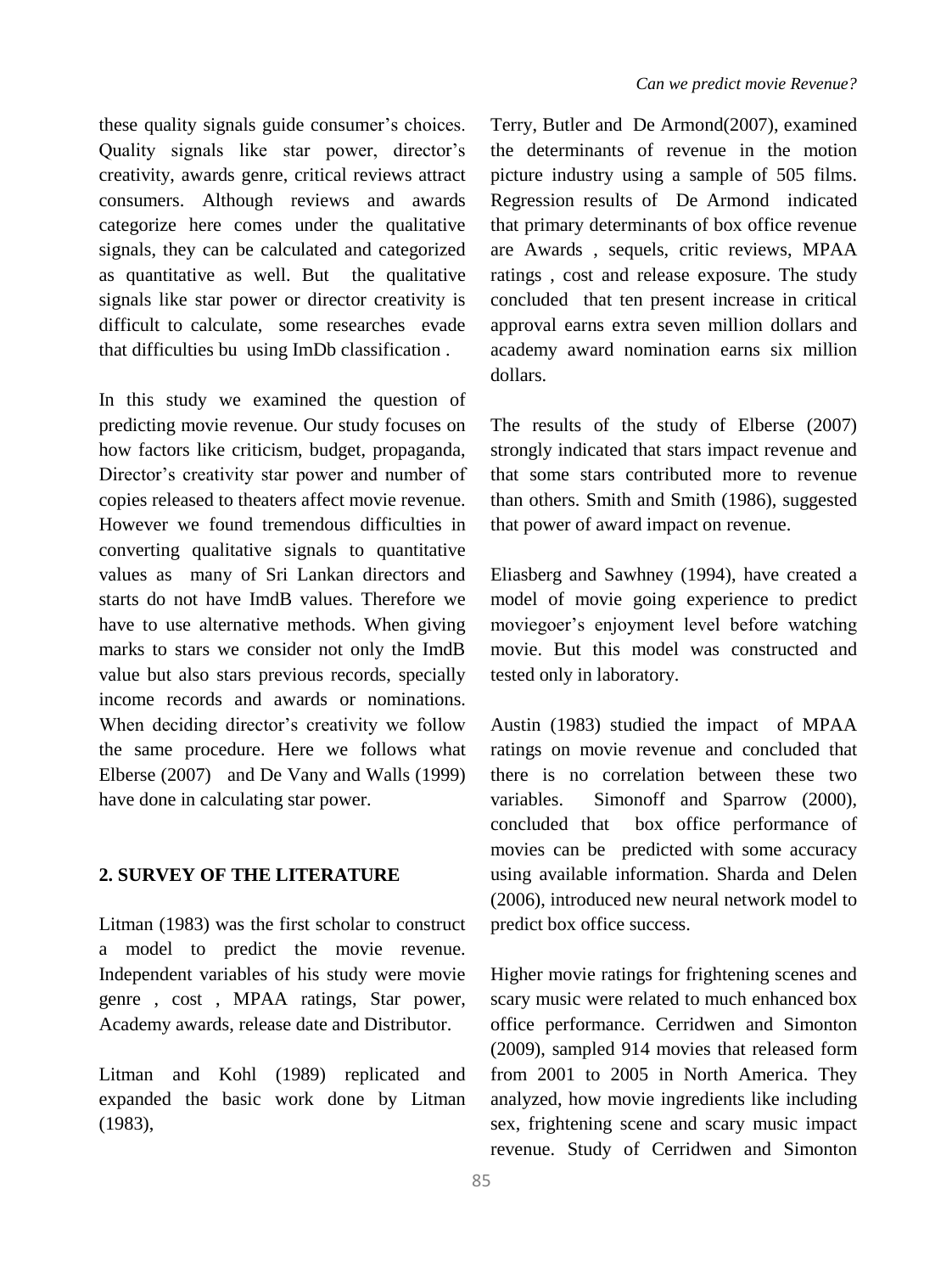(2009) proves that the higher a movie's sex nudity score the more poorly it performed at box office.

Study of Kim, Hong and Kang (2017), confirmed that Word Of Mouth has a stronger influence on total box office forecasting .

Hennig – Thurau et. al., (2006) also provides a revenue predicting model for the UK film market.

# **3. METHODOLOGY**

We selected year 2012 and collected data for all the films screened that year and the criticisms published related to them. Then number of copies released to theaters, propaganda expenditures and budgets were collected. Following Elberse (2007) and De vanny and Walls (1999), we converted star power of 2012 film actors and actresses into mathematical figures. Other than considering previous record we also appoint a scholarly panel to give grades to those stars. Resultant figures were used for final calculating. We followed same process, when calculating directors creativity. When calculating propaganda expenditure, not only the financial figures concerned but also the other scenarios like Contra deals, free interviews and ect. Were also used.

Revenues of those films were obtained via Film Corporation. Below chart exhibits the details of the six variables.

The empirical model employed to test the determinants of revenue for our study is specified below as.

Revenue =  $\beta$  +  $\alpha_1$  Cr +  $\alpha_2$  Di +  $\alpha_3$  St +  $\alpha_4$  No +  $\alpha_5$  Bu +  $\alpha_6$  Ad

Where Revenue is total revenue, Cr is the resultant reviews published in all print media and internet. Di is figures given to Director Creativity. St is Star power. No means Number of copies. Bu represents Budget and Ad represents total propaganda using R calculators we calculate coefficients for all six determinants.

We used R calculators and calculated coefficient values and P values. Coefficient values related to the calculation are given below.

# **4. RESULTS AND DISCUSSION**

To test the goodness of our model we calculated the R squared and Adjusted R squared value.

Multiple regression model we employed gives R squared value of 0.876 and adjusted r squared value 0.793. It says that this model can predict the revenue up to the percentage of seventy nine approximately.

In statistics R squared is the proportion of the variance in the dependent variable that is predictable from the independent variables and normally symbolized by R2

R squared value ranges from zero to one and is stated as a percentage. When the value of R squared is equal to one or 100%, if means that every actions of dependent variable are completely explained by movements up independent variable.

R squared measures the strength of model usually, the lager the R squared, the better the regression model, fits the observation. However, there are some limitations of R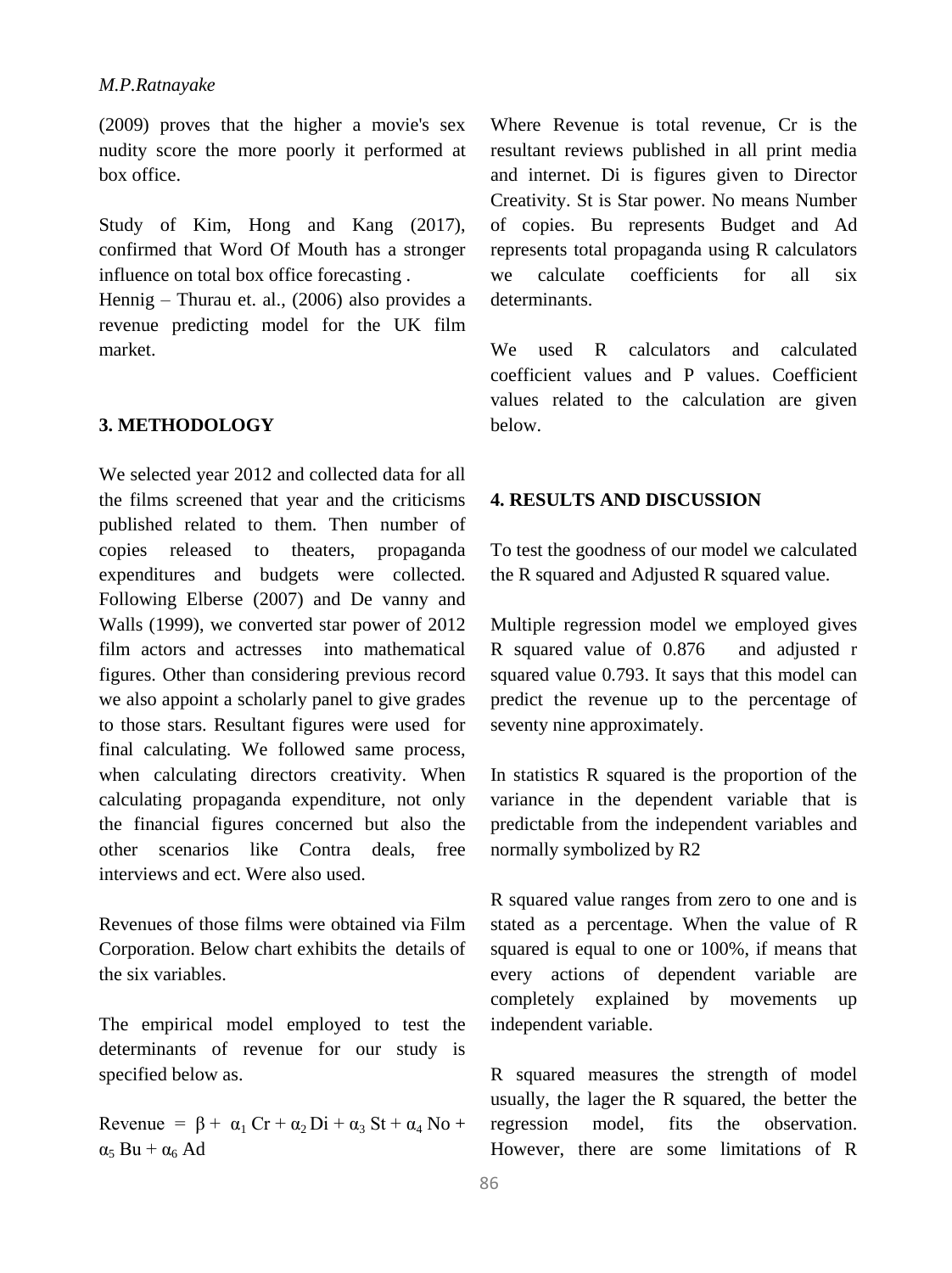squared. In regression, R2 is increasing with increase in the number of regression in the model and create errors. Then we calculated the Adjusted R squared also. Adjusted R squared measures the proportion of variation explained by only those independent variables that really assist in explaining the dependent variable. Adjusted R squared increase only when independent variable is significant and affects dependent variable.

Coefficient values of six determinations are as follows:

Reviews (criticism) 6.017 Director Power-148. Star power 18.39 No of hall -.375 Budget 0.635 Advertisement 13.29

These coefficient values reveal how each determinants impact to the revenue. According to this results only the star power criticism and advertisement impact significantly.

We separately calculated Pearson correlation coefficient value for criticism only. In that process the value for Pearson correlation, we got was 0.025749. Approximately it was 0.026 and that value was very weak.

According to Evans (1996) this weak value exhibit the poor correlation between two variables, here Revenue and the Criticism. However when we sued regression model (using six determinants) impact of the Criticism, was significant.

The most significant contributor to movie revenue was found to be the star power.

This study confirms that Sri Lankan moviegoers consider the stars of the film, before going to the theater, but not the directors, studies of Kimetal (2016) Smith and Smith (1986) and

Ghiassi geo (2015) confirm that star power impact positively to movie revenue. This result will help film producers to plan their managing systems.

However our result of the budget was inconsistent with three studies (Litman, 1983: Ravid, 1999 and Terry etal 2005) that say budget correlate revenue. Only one study showed that relationship was insignificant (De Vany & Walls 1999)

# **5. CONCLUSION**

We conclude that using some determinants, movie revenue can be predicted. However we only test six determinants, and there are some important determinants we were unable to test. If we had data of word of mouth and release date we would be able to calculate more higher level accuracy. The sample we used here also is a very small one and that creates error.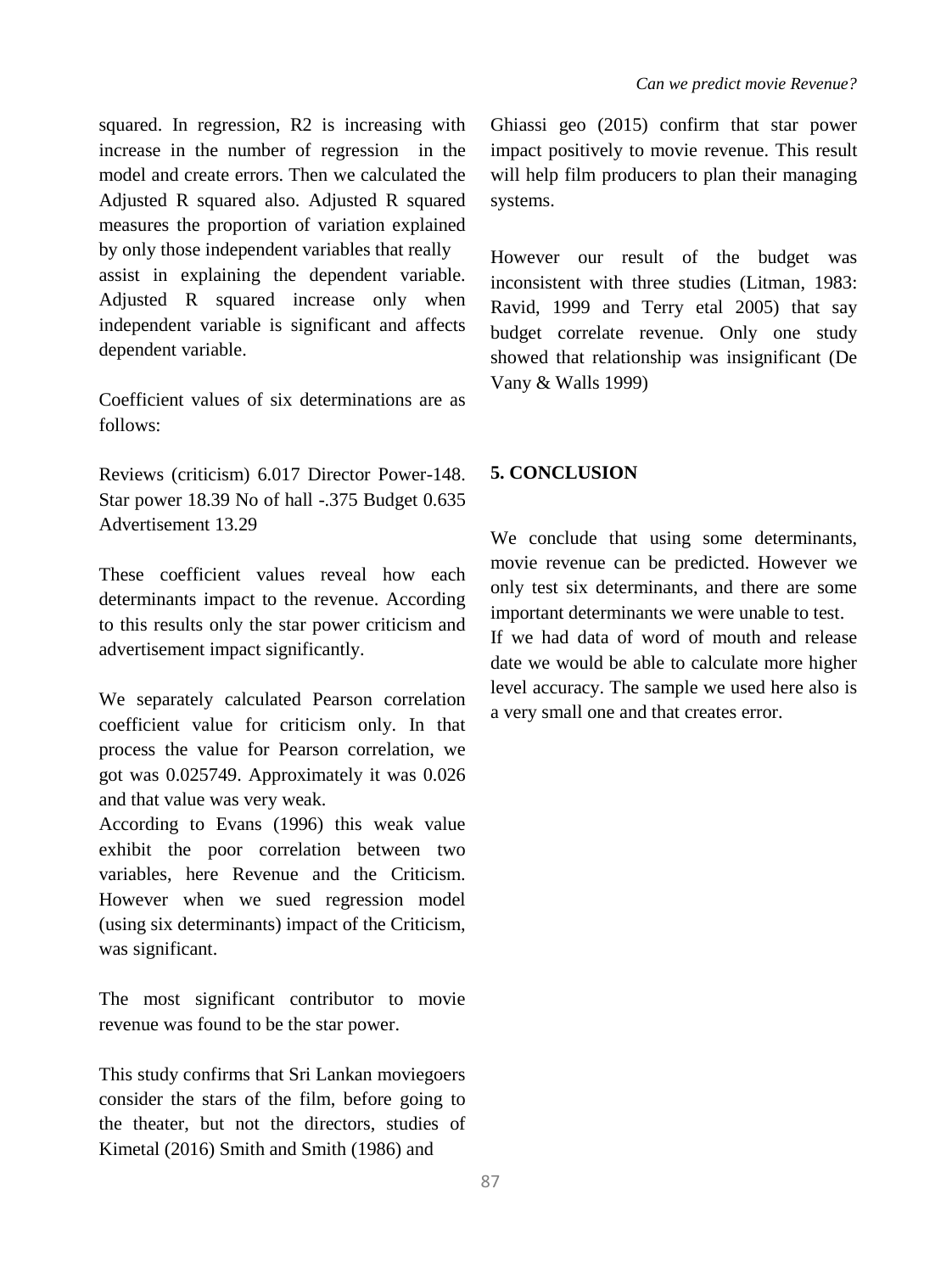| <b>Film names</b> | <b>Director</b> | <b>Star</b>    | <b>Halls</b> | <b>Budget</b> | propaganda     | crit           |
|-------------------|-----------------|----------------|--------------|---------------|----------------|----------------|
|                   |                 | power          |              |               |                |                |
| sakvithi          | 1               | 4              | 21           | 9             | 1              | $\Omega$       |
| matha             | 5               | 5              | 37           | 30            | 5              | $\overline{2}$ |
| kusapaba          | 9               | 9              | 51           | 100           | 10             | 7              |
| Vassane s         | 1               | $\overline{4}$ | 14           | 5             | 1              | $\overline{2}$ |
| kurumittek        | 1               | 3              | 15           | 3             |                | $\theta$       |
| vijaya kuweni     | 6               | 7              | 46           | 25            | 8              | 6              |
| super six         | $\overline{4}$  | 6              | 44           | 90            | 8              | $-5$           |
| heena dige        | 3               | 5              | 17           | 7             | 3              | $-2$           |
| daruwane          | 3               | 5              | 43           | 7             | 6              | 5              |
| colour            | $\overline{4}$  | 5              | 20           | 10            | 3              | 7              |
| senasuru maruwa   | $\overline{4}$  | 5              | 40           | 19            | 4              | $\overline{2}$ |
| karma             | 8               | $\overline{4}$ | 22           | 26            | 4              | 17             |
| prathiru          | $\overline{4}$  | 6              | 40           | 22            | 4              | 1              |
| mouse             | $\overline{2}$  | $\overline{4}$ | 30           | 10            | $\overline{4}$ | $-1$           |
| iniyawan          | 9               | 1              | 26           | 17            | $\overline{4}$ | 22             |
| jeevithe lassanai | 3               | 6              | 50           | 8             | 8              | $-1$           |

Chart 1

|       |      |          |            | Model Summary <sup>b</sup> |                 |          |  |  |
|-------|------|----------|------------|----------------------------|-----------------|----------|--|--|
| Model | R    | R Square | Adjusted R | Std. Error of the          |                 |          |  |  |
|       |      |          | Square     | Estimate                   | R Square Change | F Change |  |  |
|       | 936ª | 876      | 793        | 25.156                     | 876             | 10.568   |  |  |

b. Dependent Variable: revenue

|       |            |                | ANOVA <sup>*</sup> |             |        |                   |  |
|-------|------------|----------------|--------------------|-------------|--------|-------------------|--|
| Model |            | Sum of Squares | df                 | Mean Square |        | Sig.              |  |
|       | Regression | 40123.783      | 6                  | 6687.297    | 10.568 | .001 <sup>2</sup> |  |
|       | Residual   | 5695.217       |                    | 632.802     |        |                   |  |
|       | Total      | 45819.000      | 15                 |             |        |                   |  |

a. Dependent Variable: revenue<br>b. Predictors: (Constant), crit, ad, bud, star, nos, direct

|  | bud            | .001 | 018       | .006 | .014 |     | .001      |
|--|----------------|------|-----------|------|------|-----|-----------|
|  | ad             | 000  | 014       | .001 | .000 | 001 |           |
|  | crit<br>$\sim$ | .462 | .000      | .085 | .316 | 459 | ×<br>.478 |
|  | revenue        | 16   | 16        | 16   | 16   | 16' | 16        |
|  | direct         | 16   | 16        | 16   | 16   | -16 | 16        |
|  | star           | 16   | ov.<br>16 | 16   | 16   | 16  | 16        |
|  | nos            | 16   | 16        | 16   | 16   | 16  | 16        |
|  | bud            | 16   | 16        | 16   | 16   | 16  | 16        |
|  | ad             | 16   | 16        | 16   | 16   | 16  | 16        |
|  | crit           | 16   | 16        | 16   | 16   | 16  | 16        |

 $\frac{1}{N}$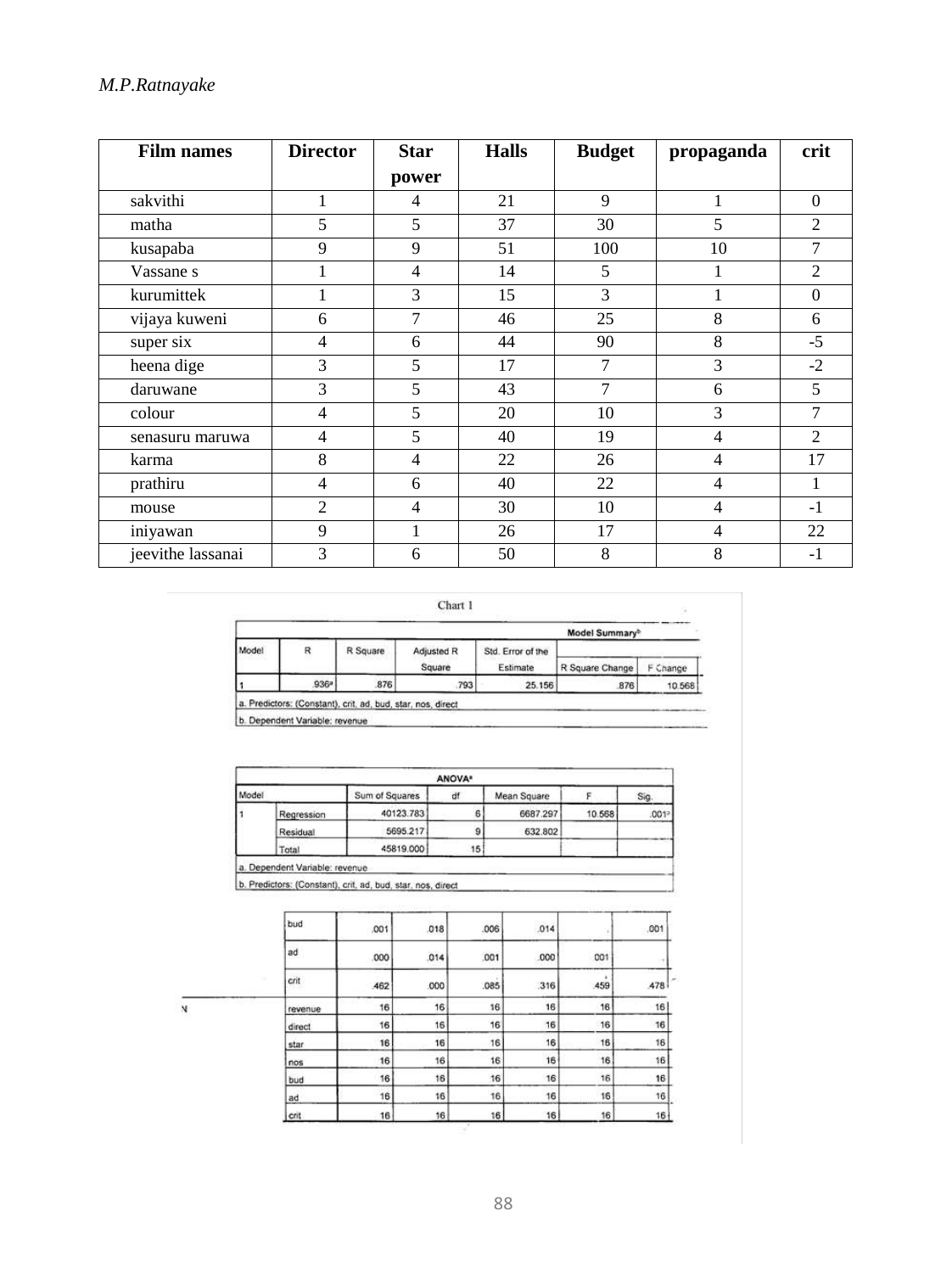#### **REFERENCE**

AUSTIN B. The Influence Of MPAA's rating system on motion picture attendance, paper presented at A. M. of the Eastern speech communication, Ocean City MD Ap. 1980; 24.26.

AUSTIN B. Critics and Consumers, Journal of Popular Films and Television. 1983; (10) 4 pp 157-168.

BASUROY S. CHATERGEE S & RAVID A. How Critical Are Critical Reviews –Journal of Marketing (69). 2003; pp 103-118.

BOATWRIGHT P. BASUROY S & KAMAKURA W. Reviewing the Reviewers", Quantitative Marketing and Economics 5(4). 2007; pp 418-420

CERRIDWEN A. & SIMONATON DK. Sex does not sell, Psychology of Aesthetics 3(4). 2009; 200-210 PP

DE VANY A & WALLS WD 1999. Undertraining in the movie Industry. Journal of Cultural Economics 23. 1999; PP 285-318

DORTCH C. Going to Movies American Demographics 18 4 -7. 1996; pp 22 23

DUAN W. GU B. & WHINSTON A. Do online Review Matter. Decision Support System vol.4. 2008; pp 1007-1016

ELBERSE A. Power of Stars Do Star Actors Drive the successor movies Journal of Marketing, Oct, No. 4. 2007; 102-120 pp

ELIASHBERG J. & SHUGAN SM Film Critics Influencers or Predictors?, Journal of Marketing 61(2) April. 1997; pp 68-78

EVANS, J.D. Straightforward Statics for the behavioral Sciences. Film Corporation report 2012. 1996; 24(3) pp 69-71

GOLDMAN W. Adventures in the screen and trade Warner brothers New York. 1983.

GUNTER B Predicting Movie success at box office – Cham McMillion. 2018.

JEON J & JIAOL. The Influence effect of critic's Reviews, Honor Thesis submitted to Duke University. 2012.

KIM T. HONG J & KANG P. Box Office forecasting considering competitive environment and Word of Mouth in Social Network – Computational Intelligence and Neuroscience. 2017.

LEVENE C. Marketing Art Films to College Students – working paper Wharton School of Pennsylvania. 1992. pp. 1-14

LITMAN B. Predicting Success of Theoretical Movies Journal of popular culture, 16,spring. 1983; pp 158-175

LITMAN B. & KOHL A. Predicting Financial Success of Motion Pictures experience. The 80', The Journal of Media Economics 2(1). 1989; 35-50 pp